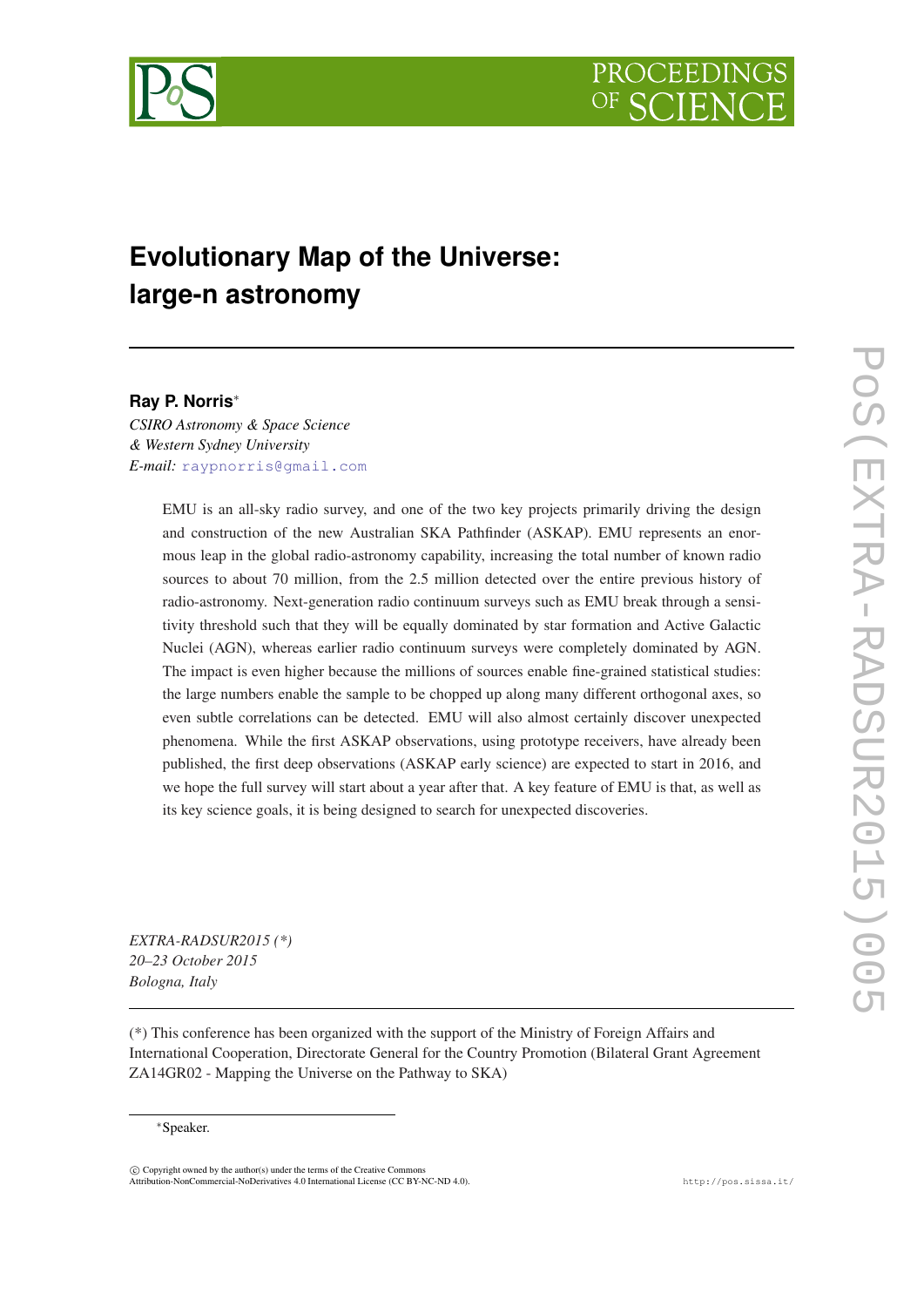# 1. Introduction

The new Australian SKA Pathfinder (ASKAP) telescope is approaching completion in Western Australia. It is primarily a survey radio-telescope, and its performance is being optimised for the ten Science Survey Projects that were selected to run on it initially, and particularly for the two key Science Survey projects: EMU and WALLABY. ASKAP will be the world's fastest survey telescope at least until the completion of the Square Kilometre Array (SKA) almost a decade from now, and EMU will be unsurpassed by any other radio continuum survey until at least that time.

EMU represents an enormous leap in the global radio-astronomy capability, increasing the total number of known radio sources to about 70 million, from the 2.5 million detected over the entire previous history of radio-astronomy. Next-generation radio continuum surveys such as EMU also break through a sensitivity threshold such that they will be equally dominated by star formation and Active Galactic Nuclei (AGN), whereas earlier radio continuum surveys were completely dominated by AGN.

The impact is even higher because the millions of sources enable fine-grained statistical studies: the large numbers enable the sample to be chopped up along many different orthogonal axes, so even subtle correlations can be detected. Such "large-n" astronomy also enables new approaches to traditional questions. For example, to study the properties of a population of galaxies discovered in the radio, it may not be necessary to know the redshift of every galaxy. Instead, in some circumstances, the properties of the population may be determined if the redshift distribution of the sample is accurately known.

Like most surveys, the EMU survey is being optimised to answer specific science goals, such as measuring the global star formation rate as a function of cosmic time. Such well-defined questions can be termed the "known-unknowns". However, experience shows that the greatest impact from major new telescopes or astronomical surveys is often the discovery of unexpected phenomena, such as pulsars, or quasars, or dark energy. These may be termed the "unknown-unknowns".

Here I describe the ASKAP telescope, the EMU project, some of its science goals and the WTF project which will mine data for the "unknown-unknowns".

## 2. ASKAP: the Australian SKA Pathfinder

The new \$165m Australian SKA Pathfinder (ASKAP) telescope is currently approaching completion in Western Australia. ASKAP is revolutionary in that it uses 94-pixel dual-polarisation phased array feeds (PAFs) at the centre of each antenna, rather than conventional single-pixel receivers. This enables ASKAP to observe 30 sq. deg. of sky in a single pointing, making it the fastest survey telescope in the world [1]. Another revolutionary feature is the use of three-axis antennas, enabling the dish to rotate to keep a constant parallactic angle on the sky, to minimise calibration artefacts and maximise dynamic range. One consequence of the phased array feeds is a large data rate, with a total bandwidth of 2.1 THz on each antenna, and a total processed data volume of 70 PB/year. After correlation at the ASKAP site, the data are sent by optical fibre to Perth for processing.

The data are processed in a real-time pipeline running on the *galaxy* system (consisting of 472 Cray XC30 compute nodes) at the Pawsey centre in Perth. The pipeline processor, using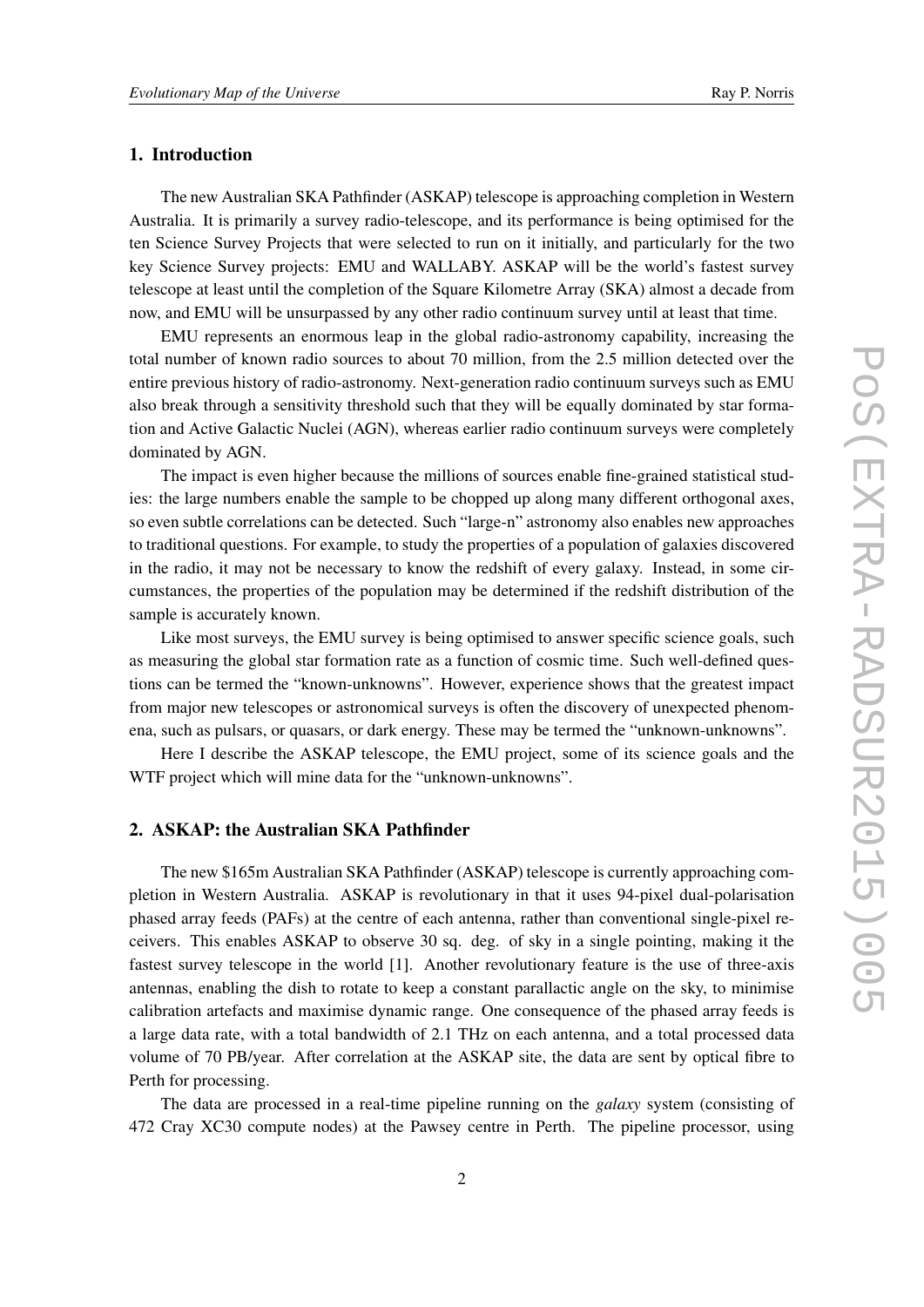

Figure 1: (Left) An early mosaiced image, adapted from [[13\]](#page-0-0), taken with the six-antenna "BETA" ASKAP engineering prototype array, which is already the second-fastest survey telescope in the world, beaten only by the JVLA. The image is taken from a 36-hour observation, and covers 150 square degrees, to a mean rms of 375  $\mu$ Jy/beam, and detects 3722 sources at 10 σ. The blue rectangle marks the area shown in the centre panel. (Centre) An enlargement of a region  $3^\circ \times 5^\circ$  from the left-hand panel. (Right) The spectral-index map corresponding to the centre panel.

the ASKAPsoft software, includes calibration, deconvolution, and source extraction. After data validation, these data are placed in the public domain. Further post-processing by the survey teams result, in most cases, in "value-added data" which will have a proprietary period.

ASKAP construction started in 2009, and the first images from the commissioning (BETA) array were obtained in 2014, an example of which is shown in Figure 1. All 36 of the ASKAP antennas, and the entire infrastructure, are complete, and the antennas are now progressively being equipped with the final (MkII) PAFs. ASKAP early science (using just 12 antennas) is expected to start in mid-late 2016, and the main surveys, using 36 antennas, are expected to start in 2017, depending on progress with commissioning.

When the ASKAP project started, proposals for survey science projects were invited from the community. Out of 38 submitted survey science proposals, ten were selected, of which two (EMU and WALLABY) were selected to be the two key projects which are primarily driving ASKAP design, and which will be given the highest priority for observing when ASKAP is completed.

## 3. EMU: Evolutionary Map of the Universe

Evolutionary Map of the Universe (EMU) [[18](#page-0-0)] primarily addresses questions about the origin and evolution of galaxies. EMU is an enormous leap in the global radio-astronomy capability,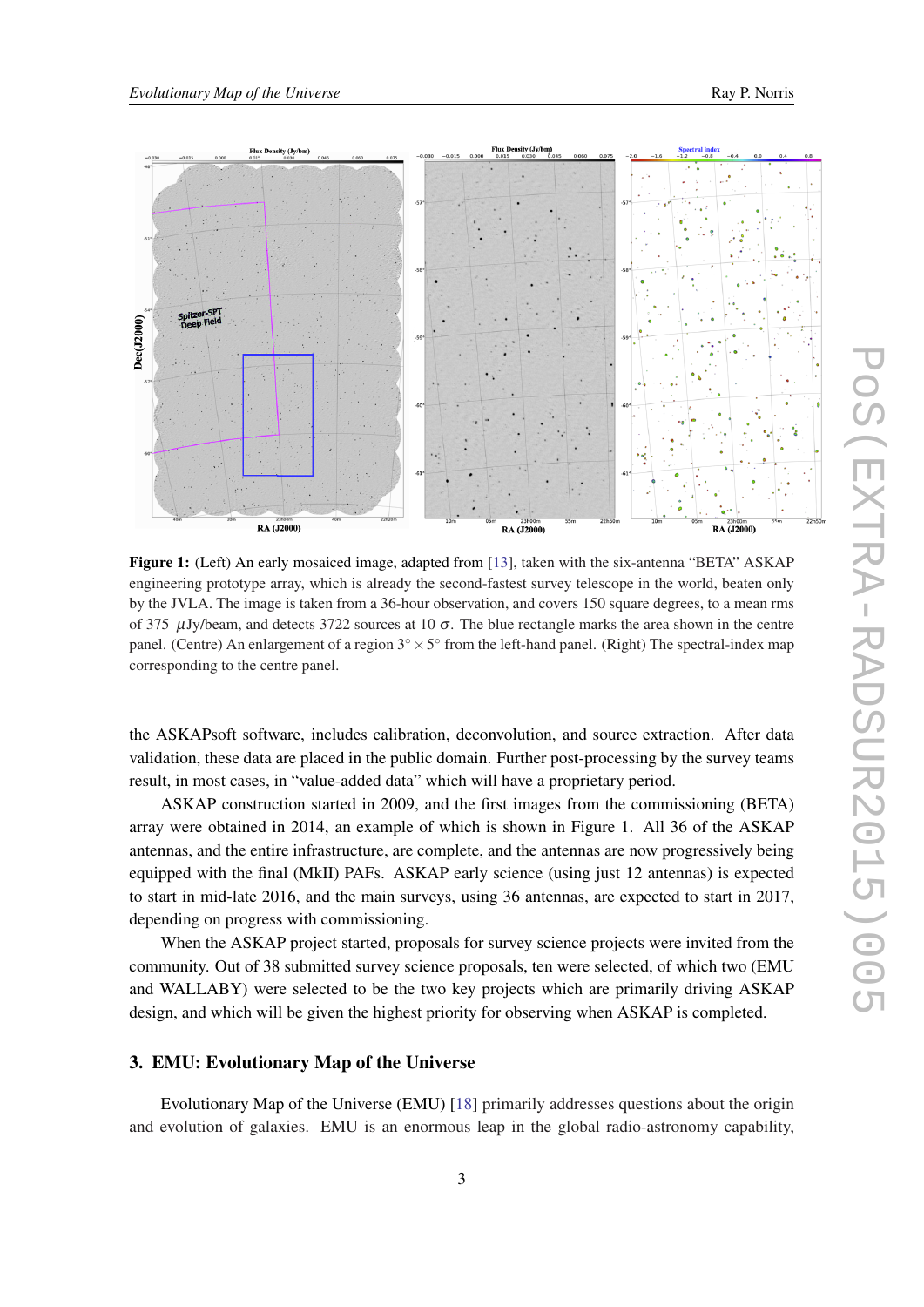increasing the total number of radio sources from the 2.5 million detected over the entire history of radio-astronomy, to about 70 million. It will also detect diffuse emission from hundreds or thousands of clusters of galaxies, compared to the  $\sim$  50 currently known. EMU is an international project, and the EMU team consists of about 300 astronomers in 21 countries.

EMU will make a deep (rms ∼10 µJy/beam) radio continuum survey of the entire Southern sky at 1.3 GHz, extending as far North as  $+30^\circ$  declination, with a resolution of 10 arcsec. About half the radio sources detected by EMU will be star-forming galaxies, and the other half will be "Active Galactic Nuclei"(AGN). A small fraction (hundreds of thousands) will be Galactic objects and the diffuse emission from clusters of galaxies. Importantly, because of the short baselines in the ASKAP array, EMU will be very sensitive to extended structures as well as compact objects.

Figure 2 shows a comparison of EMU to other radio continuum survey projects.



Figure 2: A diagram showing EMU compared to other major 18cm continuum surveys, based on an earlier diagram by Isabella Prandoni. The position of MIGHTEE is uncertain, as its parameters are under discussion. Surveys at other frequencies have been converted to 1.4 GHz assuming  $S \propto v^{\alpha}$ 

EMU differs from earlier radio surveys in four important respects:

• Its scale is transformational - it will multiply the number of known radio sources by a factor of ∼30.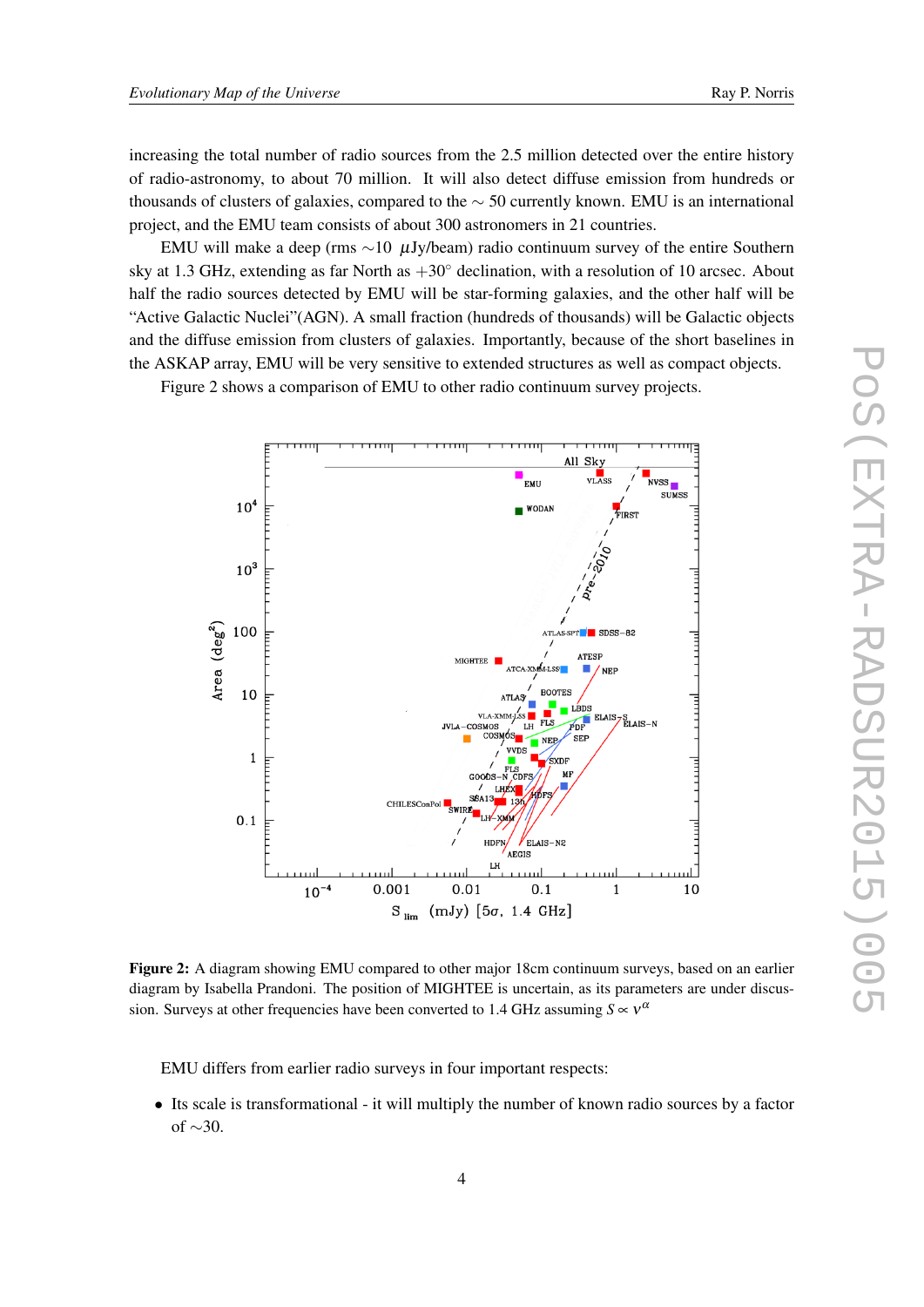- It will not be dominated by AGN, which are rare at other wavelengths, so will have an unusually high impact on science done at other wavelengths.
- It is more than just a survey: the EMU project includes cross-identification with multiwavelength catalogues, obtaining redshifts, and includes the key science projects as an integral part of the project.
- It explicitly includes "discovering the unexpected" as described below.

EMU's main overall science driver is to understand the formation and evolution of galaxies. The large number of galaxies detected by EMU means that even rare or short-lived phases of galaxy evolution can be studied. In addition to planning and conducting the radio survey itself, the EMU project also includes:

- Development Projects, which develop and optimise the tools needed to generate the science from EMU data. These include source extraction and classification [\[14](#page-0-0)], cross-identification with multi-wavelength catalogues<sup>[\[9\]](#page-0-0)</sup>, and redshift determination (Salvato et al., in preparation).
- Key Science Projects, which will deliver the key science goals from EMU. These include Galaxy Evolution, Cosmology, Galaxy Clusters, the Galactic Plane, and Radio Stars. EMU is primarily observational, but has strong links to theory within these projects.
- Collaboration Projects, which develop and maintain collaborations with other large survey projects such as Meerkat- MIGHTEE, MWA-GLEAM, LOFAR, SkyMapper, Taipan, WISE, VHS, and eROSITA.
- EMU Pathfinder projects, on which EMU techniques and science are tested prior to the EMU survey. These include the Australia Telescope Large Area Survey [[17,](#page-0-0) [11](#page-0-0)] which is a radio survey with a similar sensitivity and resolution to EMU, but over a much smaller area, and the ATLAS-SPT project (O'Brien et al, this volume) to study the clusters in the South Pole Telescope field.

The EMU sensitivity is not expected to change, as the approved EMU proposal requests a final sensitivity, not a fixed number of hours. For example, should receiver temperatures be slightly worse than expected, then it is expected that the observing time will be increased rather than permitting the sensitivity to degrade.

Table 1 shows the Key Science projects of EMU, most of which have the underlying theme of understanding the evolution of galaxies over cosmic time, and are discussed in some detail in [[18\]](#page-0-0). The rest of this paper discusses a small selection of the Key Science Projects.

### 4. Clusters of Galaxies

Galaxy clusters, the largest bound objects in the universe, consist of galaxies in a cloud of intergalactic gas. Once viewed predominantly as relaxed spherically symmetric systems with a cooling gas flow towards a central potential well, they are now more often viewed as the complex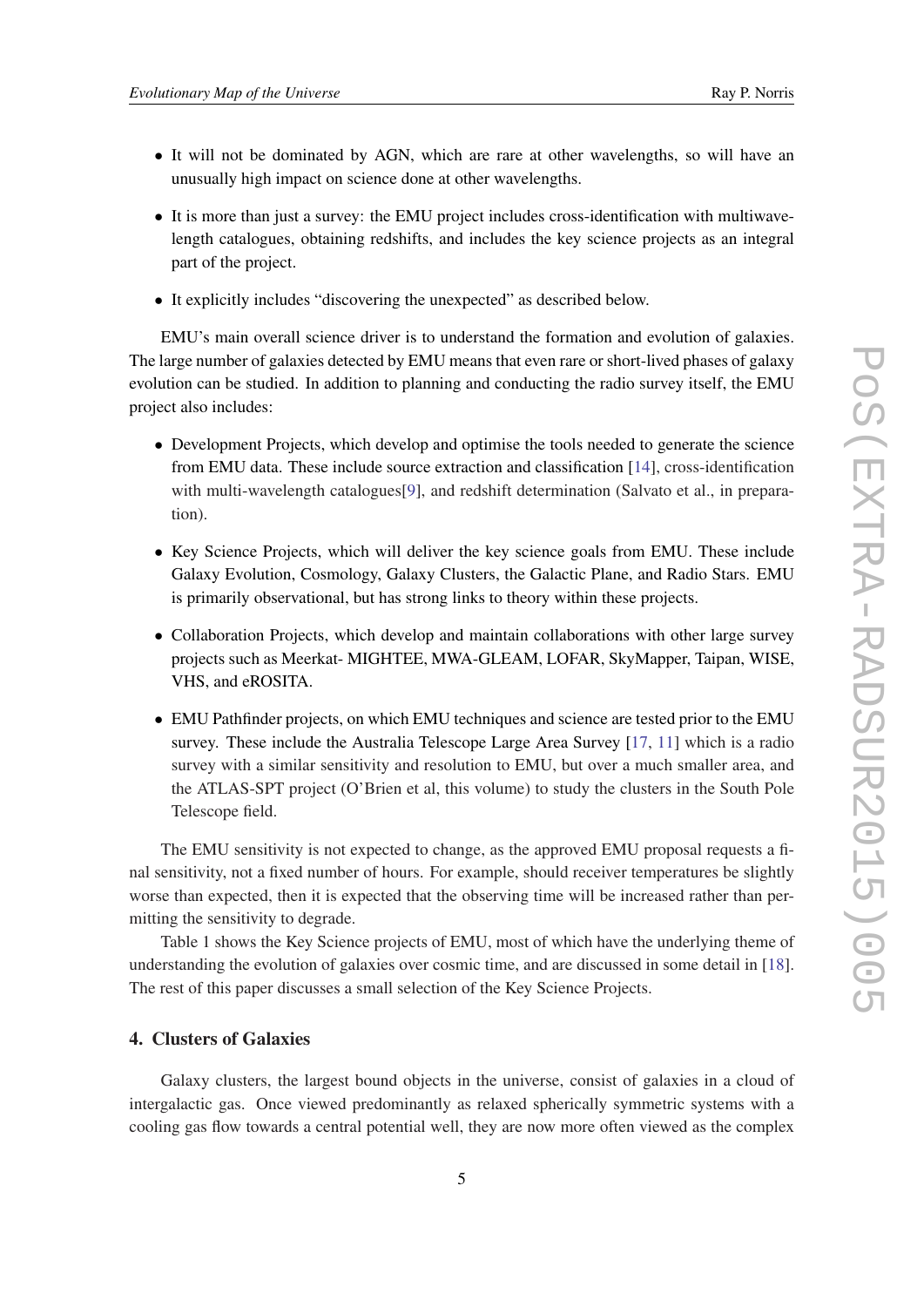| <b>Key Science Project</b>          | <b>Project Leader</b>                     |
|-------------------------------------|-------------------------------------------|
| EVACAT: Value-Added Catalogue       | Nick Seymour                              |
| Characterising the Radio Sky        | Ian Heywood                               |
| Clusters of Galaxies                | Melanie Johnston-Hollitt & Chiara Ferrari |
| Cosmic star formation history       | Andrew Hopkins                            |
| Cosmic web                          | Shea Brown                                |
| Cosmology                           | David Parkinson                           |
| Galactic Plane                      | Roland Kothes                             |
| Local Universe                      | Josh Marvil & Michael Brown               |
| Radio AGN in the EoR                | Jose Afonso                               |
| Radio-loud AGN                      | Anna Kapinska                             |
| Radio-quiet AGN                     | Isabella Prandoni                         |
| <b>SCORPIO: Radio Stars</b>         | Grazia Umana                              |
| WTF: Mining Data for the Unexpected | Ray Norris                                |

Table 1: EMU Key Science Projects

intersections of filaments and sheets of the cosmic web (the large-scale structure of the Universe), with a continuing infall of gas and galaxies that have been streaming along the filaments of the web. Clusters are now known to be rich in dynamics, shocks, interactions, and even molecular gas [[8](#page-0-0)]. The galaxies in each cluster account for only a small fraction of the total baryonic mass, which is dominated by the intra-cluster medium (ICM).

The radio emission from clusters is not well understood [[4](#page-0-0)], and consists of three components: (a) the radio emission from constituent galaxies, including bent-tail galaxies that are interacting with the ICM, (b) relics, caused by shock-excited electrons, and (c) the diffuse cluster-wide halo emission [\[5\]](#page-0-0). However, the radio study of clusters has been hampered by inadequate radio data and inadequate algorithms to detect and extract diffuse radio emission. For example, most of the  $\sim$  60 known radio haloes [[3\]](#page-0-0) have been found in clusters detected first at X-ray wavelengths, and our knowledge may be biased by selection effects.

EMU will detect tens to hundreds of thousands of clusters via bent-tail galaxies[\[6\]](#page-0-0) and will detect diffuse haloes from at least a few thousand of them. EMU will increase the radio data on clusters by at least an order of magnitude, potentially revolutionising cluster science.

Bent-tail galaxies are particularly effective tracers of clusters, as they are potentially easily identifiable in large radio surveys, and modeling [\[16](#page-0-0)] show they are mainly confined to high-mass  $(M > 10^{14}$  M<sub>o</sub>) clusters. However, there is a discord between theory and experiment, because the ATLAS radio survey shows about 10 per square degree [\[6\]](#page-0-0), implying that EMU will detect tens to hundreds of thousands, whilst modeling predicts that the number of high-mass clusters should be far less. Potential explanations may reside in the models, observations, interpretation, or the production of bent-tail galaxies by other mechanisms, but we do not yet have the data to distinguish between these explanations.

It is known that not all clusters have radio haloes, but it is unclear what determines whether or not a cluster has halo emission. There is good evidence [[10](#page-0-0)] that cluster radio haloes are distributed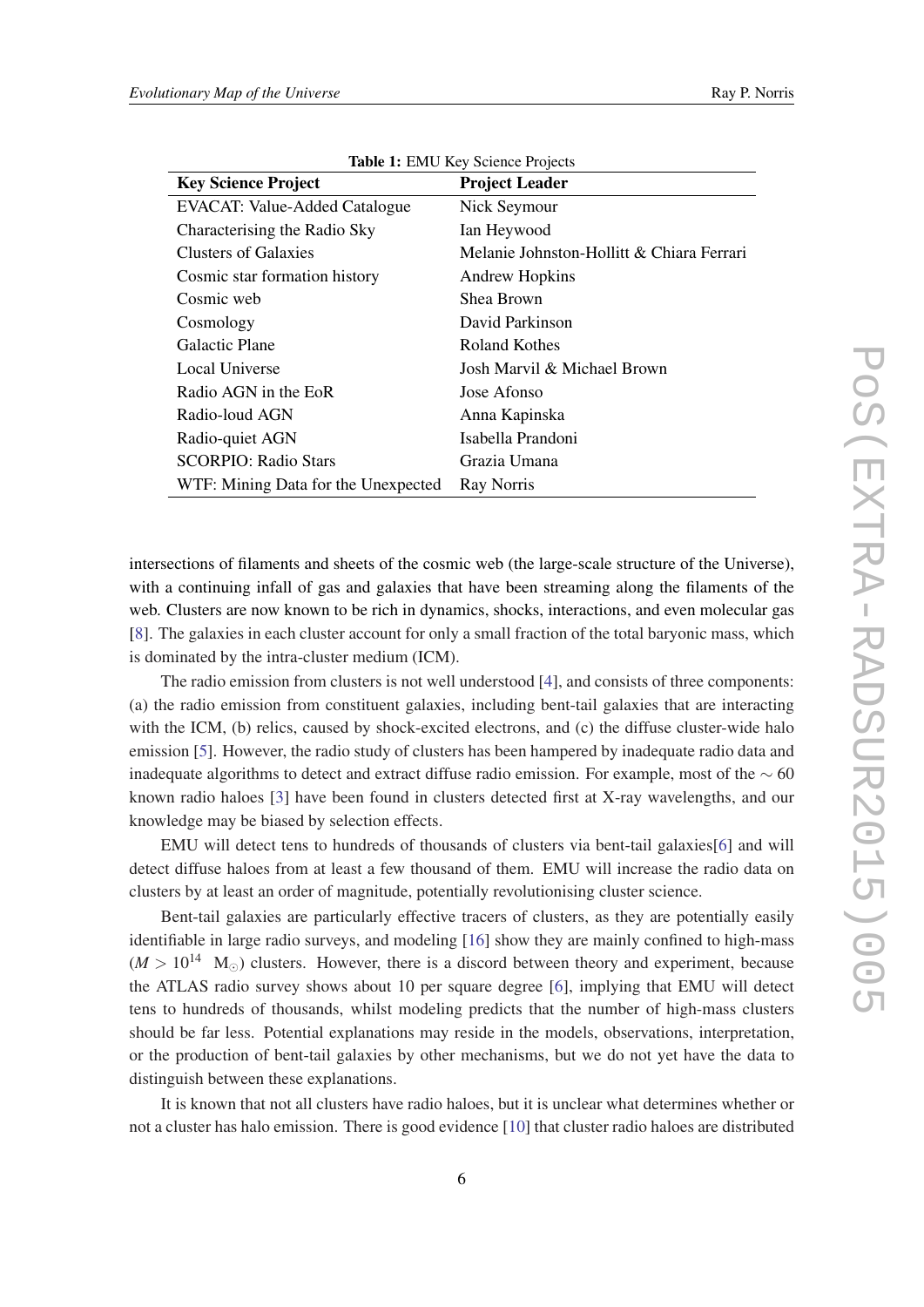bimodally as a function of X-ray luminosity, with radio haloes found only in clusters that have recently undergone a merger. However, this may be partly a selection effect, as there are no large sensitive unbiased radio surveys of clusters, and nearly all radio observations have been of clusters chosen from X-ray selected samples (e.g. [[21\]](#page-0-0)). There is also limited knowledge as to how this changes with redshift, as no wide-field survey exists with the necessary resolution and sensitivity to detect radio haloes out to redshifts of z∼0.5, where major cluster mergers are commonplace. Furthermore, at least one halo has been detected in a cluster with low X-ray emission [\[2\]](#page-0-0). In summary, existing models are based on a small, potentially biased, subset of clusters, and the EMU observations may reveal a very different picture.

### 5. SCORPIO: Radio Stars

Radio emission has been discovered in a wide variety of stellar objects, often revealing astrophysical phenomena not detectable at other wavelengths. Curiously, there have not been any deep wide surveys for radio stars, so our knowledge of radio stars is based on targeted observations of stars thought to be good candidates for radio emission. Our knowledge of radio stars may therefore be very biased, and EMU may turn up an unexpected number of radio stars.

In the same way that the ATLAS survey was used to survey a small patch of extragalactic sky to help plan EMU observations, the SCORPIO survey [\[20](#page-0-0)] is surveying about 4 deg<sup>2</sup>of the Galactic plane to a sensitivity of  $\sim$  25 µJy/beamwith a resolution of 10 arcsec. Preliminary results show a significant number of unresolved galactic objects in addition to the expected extragalactic background objects, with a much wider range of spectral indices than are seen in the extragalactic objects (Cavallero et al., in preparation). The vast majority are unidentified, but spectral indices suggest many will be planetary nebulae of ultra-compact HII regions.

Preliminary statistics suggest that EMU will provide an unbiased sample of several thousand stellar radio sources, enabling a detailed investigation into the physics of radio stars. This will include stellar physical parameters, magnetic activity, the fraction of active single stars and binary objects that show coherent emission, the time-scales of its variability and their relationship to stellar parameters.

## 6. WTF: Mining EMU data for the unexpected

At least half the major discoveries in astronomy are unplanned, and are typically made by surveying the Universe in a new way, rather than by testing a hypothesis or conducting an investigation with planned outcomes [\[12](#page-0-0), [7,](#page-0-0) [15,](#page-0-0) [22](#page-0-0)]. For example, of the 10 greatest discoveries by HST, only one was listed in its key science goals [\[19](#page-0-0)]. So if a major new telescope merely achieves its stated science goals, it is probably performing well below its potential scientific productivity.

The case study of the Nobel-prize-winning discovery of pulsars by Jocelyn Bell is instructive. A talented and persistent PhD student studying interstellar scintillation (and thus expanding the observational phase space), and who knew her instrument intimately, recognised that "bits of scruff" on the chart recorder could not be terrestrial interference, but represented a new type of astronomical object [\[1\]](#page-0-0). As a result, she discovered pulsars.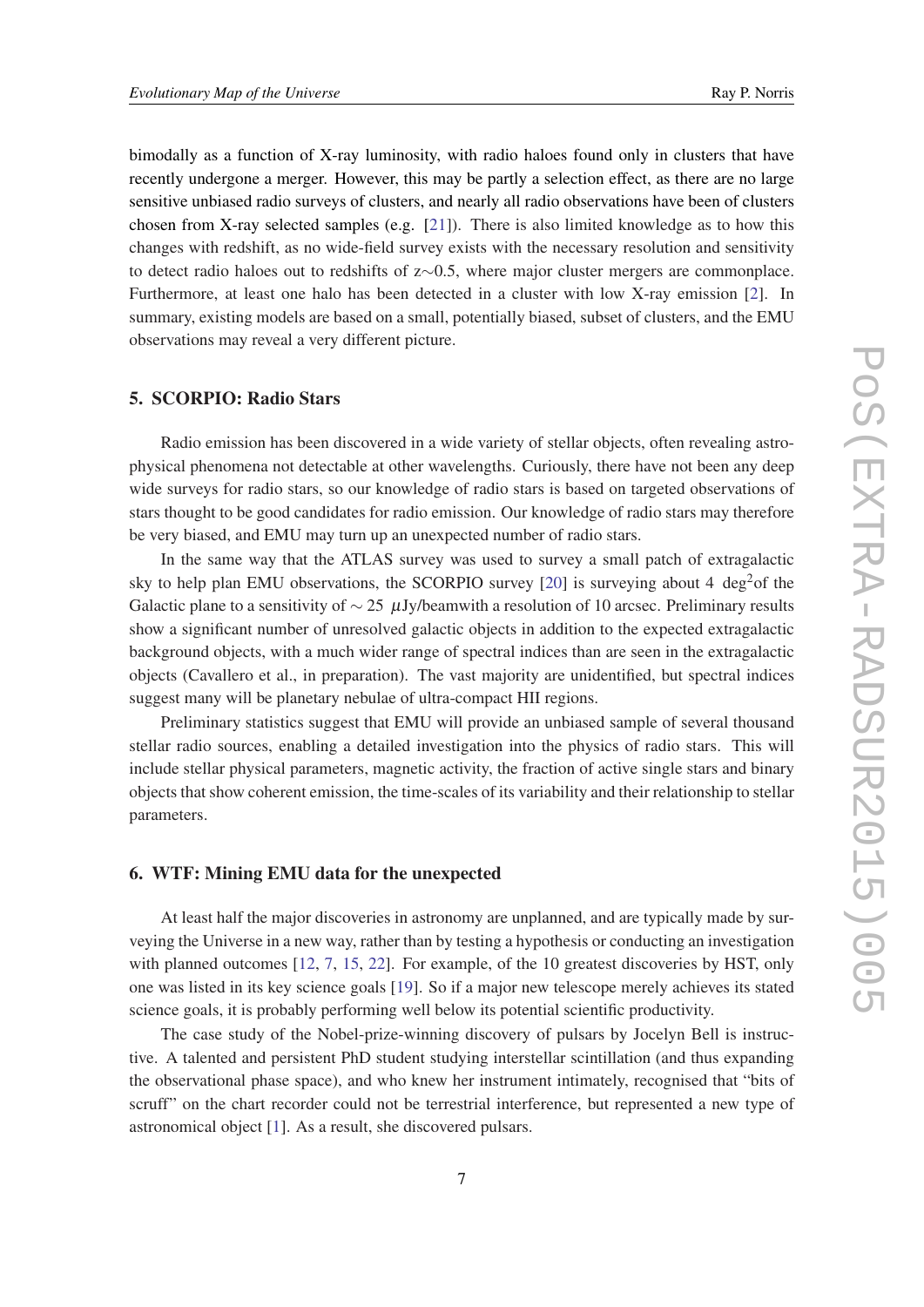Next generation radio continuum surveys such as EMU will significantly expand the volume of observational phase space (as shown in Figure 2), so are likely in principle to discover unexpected new phenomena and new types of object. Although it is impossible to predict their nature, we might reasonably expect new classes of galaxy, or perhaps even stumble across new Galactic populations. However, the complexity of ASKAP and the large data volumes mean that it may be non-trivial to identify them. For example, a present-day Jocelyn Bell is unlikely to understand the instrument well enough to distinguish astrophysical phenomena from instrumental effects, and would not be able to sift through the petabytes by hand, searching for something unusual. On the other hand, failure to identify unexpected effects may mean missing out on the most important science to emerge from ASKAP. It is therefore necessary to plan explicitly to build techniques that may make unexpected discoveries, rather than hoping to stumble across them.

We have therefore started a pilot project within EMU, Widefield ouTlier Finder (WTF), to develop techniques for mining large volumes of astronomical data for unexpected results, using machine-learning techniques and algorithms. For example, one approach looks for groups of properties in an n-dimensional plot with axes such as flux density, spectral index, and IR-to-radio ratio. Some groups will correspond to known types of object (e.g. stars, galaxies, quasars) but unexpected groups may correspond to unknown classes of object. More sophisticated algorithms are described below. Although targeted specifically at EMU, such approaches are expected to have broad applicability to astronomical survey data.

WTF is currently operating on an Amazon Web Services (AWS) cloud environment. On this platform, simulated discoveries ("EMU eggs") are hidden in images and catalogs of real and simulated data, and a challenge is being issued to machine-learning and other algorithms to discover them. A number of algorithms are being tried in-house, but we extend an invitation to external groups who would like to try their algorithms on the challenge. The data challenge will gradually grow to encompass ASKAP early science data and EMU data, and we expect the discovery of simulated eggs to be overtaken by real discoveries from real data.

#### 7. Acknowledgement

RPN acknowledges traveling support of the Ministry of Foreign Affairs and International Cooperation, Directorate General for the Country Promotion (Bilateral Grant Agreement ZA14GR02 - Mapping the Universe on the Pathway to SKA)

#### References

- [1] Bell-Burnell, J., 2009, in *Accelerating the Rate of Astronomical Discovery*, [PoS\(sps5\),014](http://pos.sissa.it/cgi-bin/reader/contribution.cgi?id=PoS(sps5),014)
- [2] Bonafede, A., Intema, H., Brüggen, M., et al. 2015, MNRAS, 454, 3391
- [3] Brunetti, G., & Jones, T. W. 2015, Ap & Space Sci. Library, 407, 557
- [4] Cassano, R., Brunetti, G., Norris, R. P., et al. 2012, A&A, 548, A100
- [5] Cassano, R., Bernardi, G., Brunetti, G., et al. 2015, in *Advancing Astrophysics with the Square Kilometre Array*, [PoS\(AASKA14\),73](http://pos.sissa.it/cgi-bin/reader/contribution.cgi?id=PoS(AASKA14),73)
- [6] Dehghan, S., et al., 2014, AJ, 148, 75